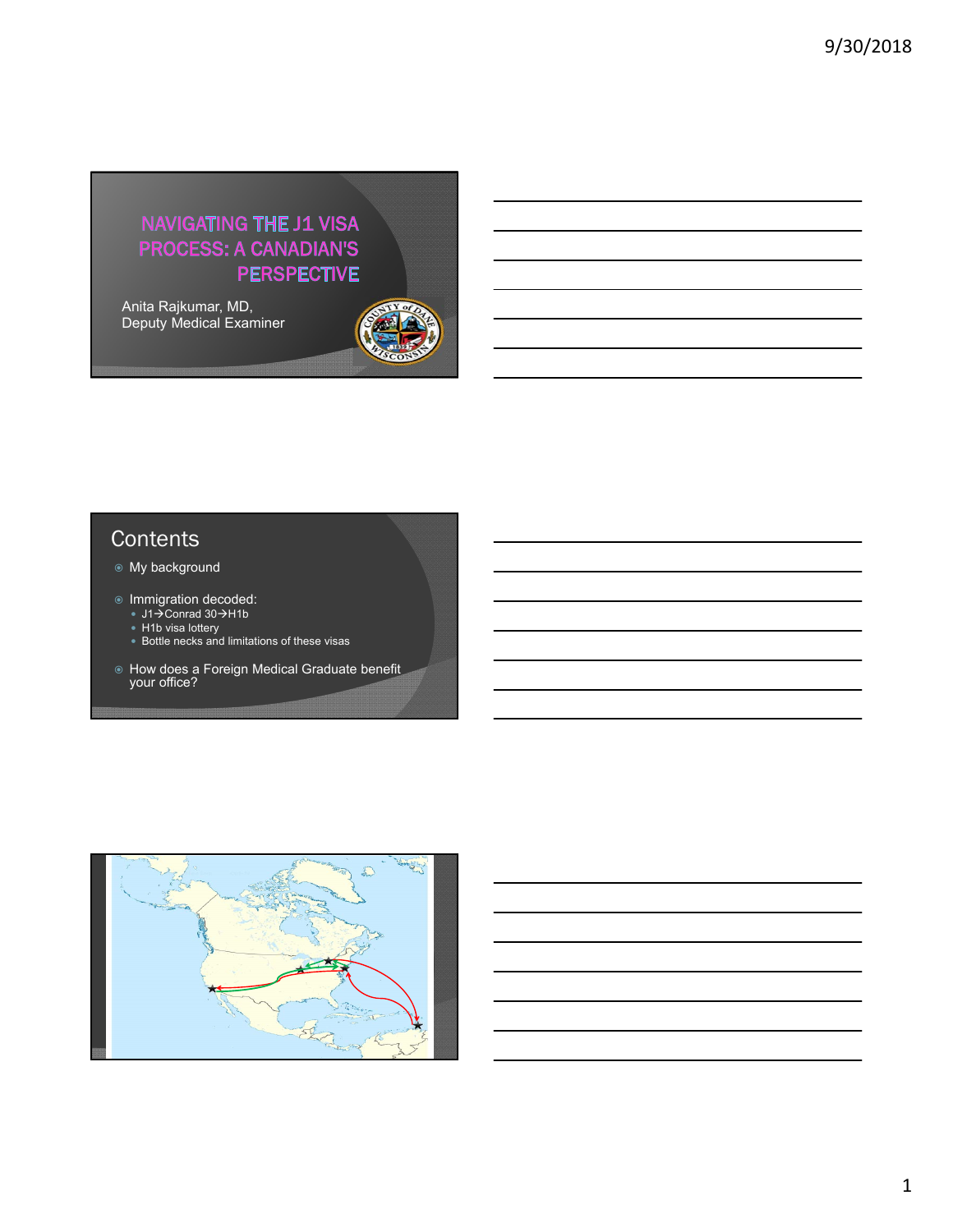| <b>MY TIME LINE</b>   |                  |         |                    |                     |                       |  |
|-----------------------|------------------|---------|--------------------|---------------------|-----------------------|--|
| <b>Medical School</b> |                  |         | <b>Fellowship</b>  | 8 months            | <b>Employed</b>       |  |
|                       | <b>Residency</b> |         |                    | <b>Career pause</b> |                       |  |
| <b>B1 Visa</b>        |                  | J1 Visa | <b>H1b lottery</b> | J1 waiver           | H <sub>1</sub> b visa |  |
| July<br>2010          | 2013             | July    | <b>March</b>       | Qamber Febri        |                       |  |

| $\overline{\phantom{a}}$ |  |                                                                                 |                                                                                                                                                                                                                               |         |
|--------------------------|--|---------------------------------------------------------------------------------|-------------------------------------------------------------------------------------------------------------------------------------------------------------------------------------------------------------------------------|---------|
|                          |  |                                                                                 |                                                                                                                                                                                                                               |         |
|                          |  |                                                                                 | the control of the control of the control of the control of the control of the control of the control of the control of the control of the control of the control of the control of the control of the control of the control |         |
|                          |  |                                                                                 | and the contract of the contract of the contract of the contract of the contract of the contract of the contract of                                                                                                           | _______ |
|                          |  |                                                                                 | <u> 1989 - Andrea Santa Andrea Andrea Andrea Andrea Andrea Andrea Andrea Andrea Andrea Andrea Andrea Andrea Andr</u>                                                                                                          |         |
|                          |  |                                                                                 | <u> Andreas and the second control of the second control of the second control of the second control of the second</u>                                                                                                        |         |
|                          |  | the contract of the contract of the contract of the contract of the contract of |                                                                                                                                                                                                                               |         |
|                          |  |                                                                                 |                                                                                                                                                                                                                               |         |

# J1 Exchange visitor program:

## What is it?

- U.S Department of State administered visa
	-
	-
	- To train foreigners with the expectations of a "return of service"<br>
	to their home country:<br>
	 7 years duration<br>
	△ Annual renewal application and fee<br>
	◇ Required 2 years home residency requirement
	- $\bullet$  To train foreigners and retain them for the needs of the United
		- ates.<br>The J1 waiver
		- The H1b Required 3 year commitment

# J1 Visa: Why sign on?

- Popular visa amongst residency and fellowship programs: Funded by the applicant on an annual basis (~\$275+)
	-
	- J1 programs need a Training Program Liaison (TPL)<br>○ Ensures documentation and communication with US<br>immigration and the Education Commission of Foreign<br>Graduates (ECFMG)
	- Foreign physician can return home as an American trained physician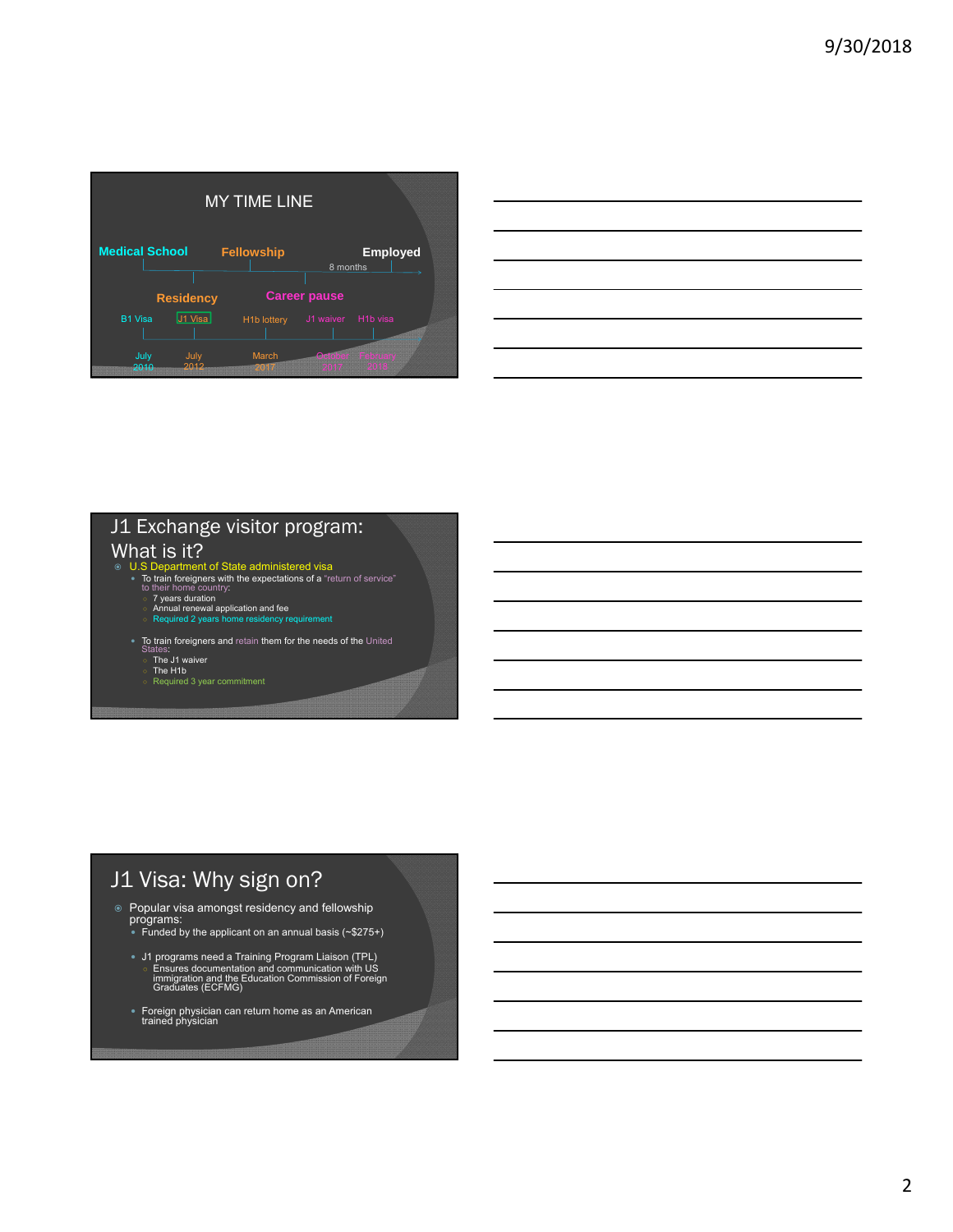# J1 visa: A crucial component

- Applications require a "Statement of Need" from the home country
	- Statement of need based upon what kind of physician the home country needs Specialty choice is limited
	- Canada was the last country to limit the amount of 'Statements of Needs' issued (changed as of Summer 2018)

# My experience: J1 application

- In 2012: 14 statements of need available • Bottle neck step
- $\circ$  During my application, 4 choices were
	- available as a pathologist:
		- Transfusion medicine
		- **Hematopathologist**
		- Pediatric Pathologist
		- Forensic Pathologist

# Fellowship: Establishing J1

#### sponsorship

- $\circ$  Programs can apply within a span of 2 months to train a J1<br>applicant (residency and fellowships)<br> $\bullet$  J1 fellowship positions:<br>35 fellowship programs emailed about J1 sponsorship status:<br> $\circ$  20 repiled<br> $\circ$  said yes
	- - -
			-
			-
	- First J1 fellow in San Diego County Medical Examiner's Office<br>
	→ Contact the ECFMG of wanting to become a sponsor<br>
	→ Tutorial about a J1 process<br>
	→ Fill out an application and you will be granted access to the network
		-
		-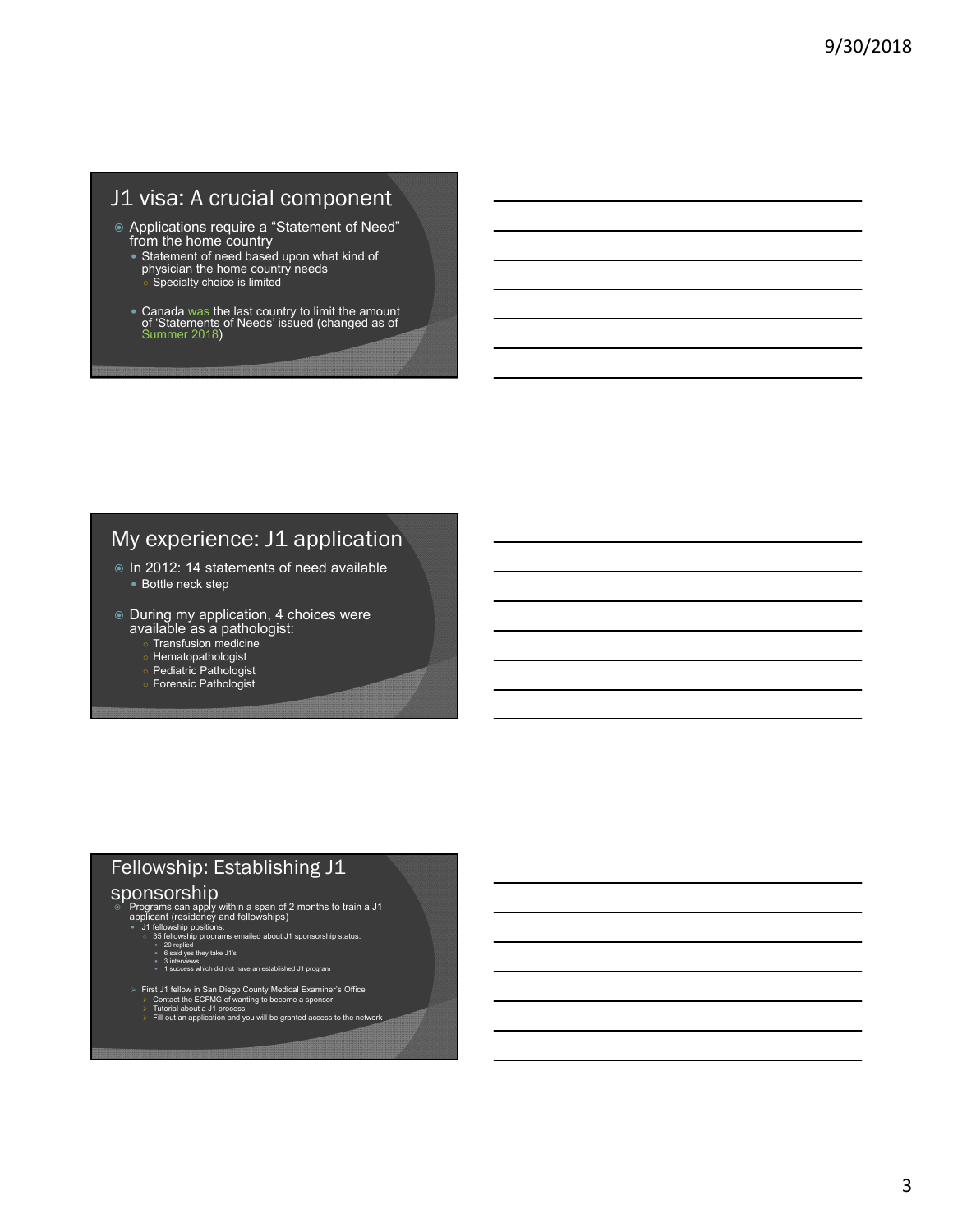# J1 visa issues at the end of training:

- For the physician:
	- Return of Service:
		- Do not want to go back home

○ you cannot retain your fellow

- Do not have a job to go back
- For the office:
	- Your state may not recognize forensic pathology



# H1b Visa Lottery: What is it?

- Sole cost of the Employer (~\$8000)
- Annual Application process
- ◎ Office and applicant work<br>together with an immigration<br>lawyer to amass a petition for an<br>H1b visa
- 85,000 available visas 2017: 199,000 applicants 43 % chance of winning
- Applications submitted around March
- Notifications April to May
- First come first serve
- Your application may be returned to you, unopened
- No longer the ability to expedite (~\$1250 optional fee)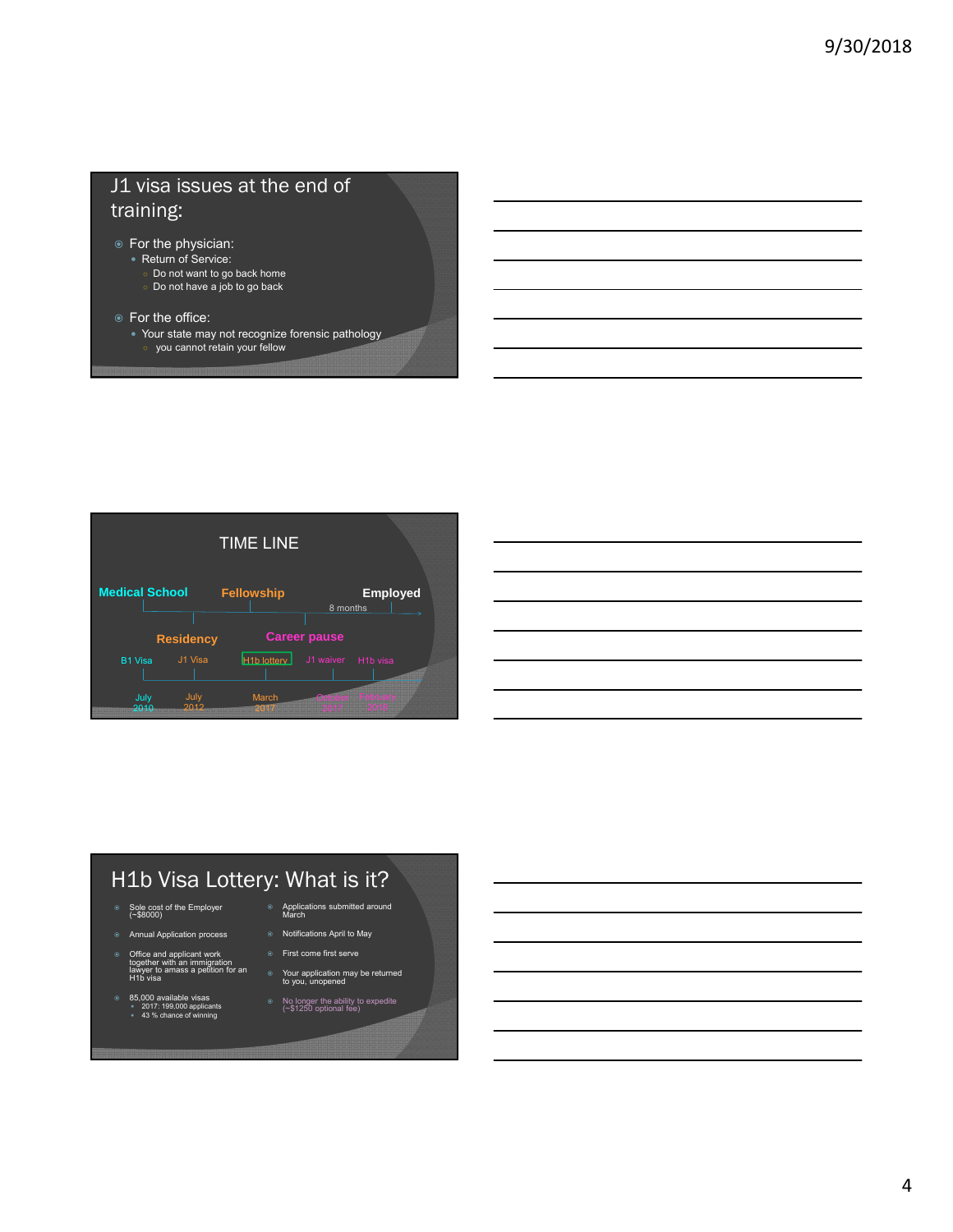|                       |                  |              | <b>TIME LINE</b>         |                     |                 |  |
|-----------------------|------------------|--------------|--------------------------|---------------------|-----------------|--|
| <b>Medical School</b> |                  |              | <b>Fellowship</b>        | 8 months            | <b>Employed</b> |  |
|                       | <b>Residency</b> |              |                          | <b>Career pause</b> |                 |  |
| <b>B1 Visa</b>        |                  | J1 Visa      | H <sub>1</sub> b lottery | 11 waiver H1b visa  |                 |  |
| July<br>2010          |                  | July<br>2013 | March                    | October Febru       |                 |  |

| <u> 1989 - Jan Salaman Salaman (j. 1989)</u>                                                                          |  |  |
|-----------------------------------------------------------------------------------------------------------------------|--|--|
| <u> 1989 - Johann Barn, mars ann an t-Amhainn an t-Amhainn an t-Amhainn an t-Amhainn an t-Amhainn an t-Amhainn an</u> |  |  |
| and the contract of the contract of the contract of the contract of the contract of the contract of the contract of   |  |  |
| <u> 1989 - Andrea Andrew Maria (h. 1989).</u>                                                                         |  |  |
| <u> 1989 - Andrea Stadt Britain, amerikansk politik (* 1958)</u>                                                      |  |  |
| <u> 1989 - Johann Barn, mars ann an t-Amhainn an t-Amhainn an t-Amhainn an t-Amhainn an t-Amhainn an t-Amhainn an</u> |  |  |
|                                                                                                                       |  |  |
|                                                                                                                       |  |  |

 $\overline{a}$ 

# J1 waiver: Waiving the 2 year home residency requirement:

- ® No objection statement<br>• U.S. law does not permit foreign medical physicians who acquired exchange visitor<br>• (J-1) visa status on or after January 10, 1977, to receive graduate medical<br>• education or training to use thi
- 
- 
- 
- © Fear of persecution<br>
Exceptional hardship to a U.S citizen or lawful permanent resident<br>
 Mariage route while on a J1 visa is possible<br>
© Request by State Health Department<br>
 Conrad 30 program<br>
© Interested U.S. Feder
	-
	-

# Conrad 30 program: Physician

#### retention and reallocation

- Conrad 30 program
	- Each state granted 30 waivers from the United States Government for retention of J1 physicians (J1 waiver)
		- Instated to serve underserved populations and move physicians into areas where primary care and specialty care is scarce
		- Up to10 of 30 waivers *can* be allocated to specialists and non-underserved areas (FLEX positions)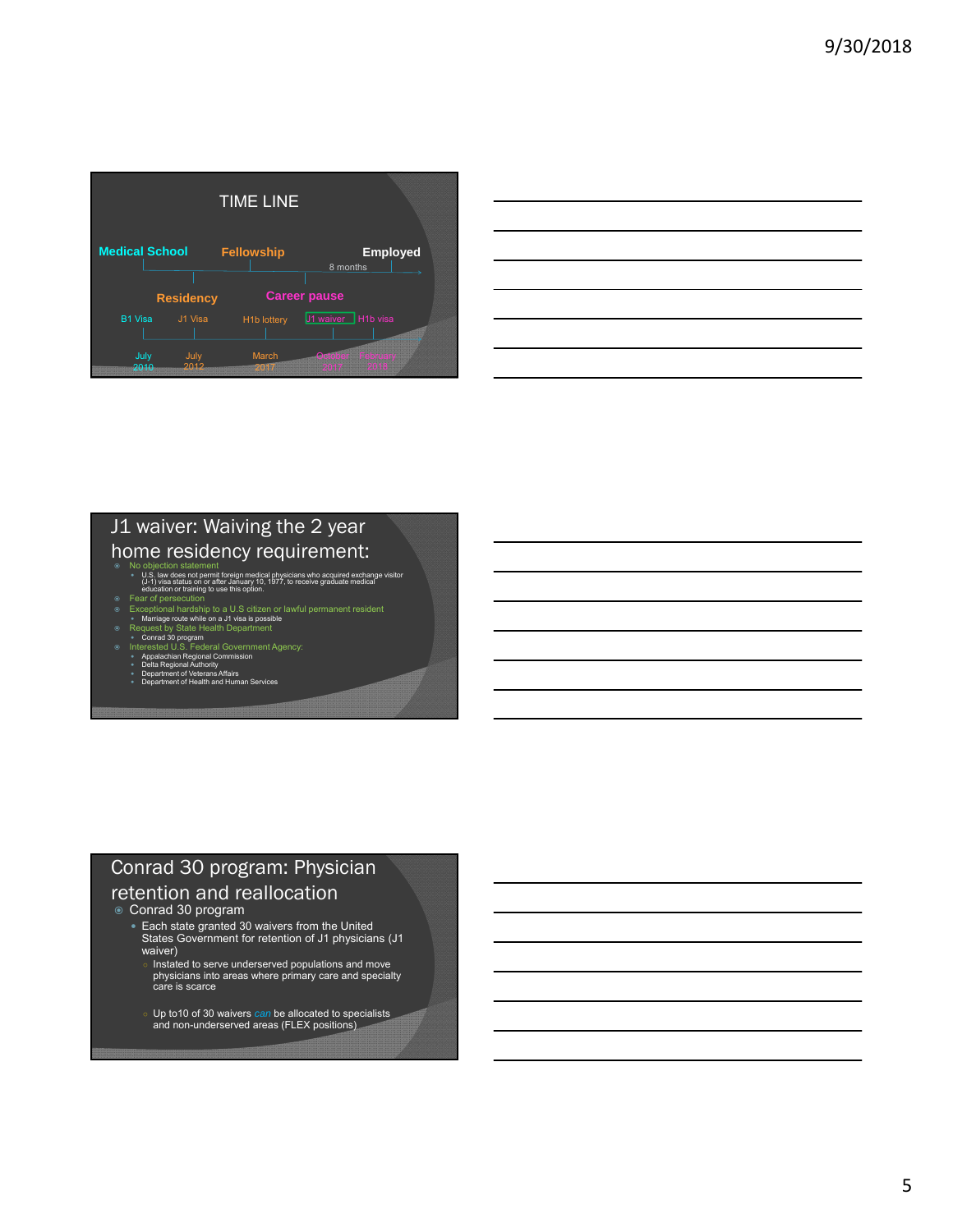# Conrad 30

- Application cycle beginning of every October (annual basis)
- Coastal states typically the first to fill all 30 slots on the same day the applications open
- Midwestern states tend to remain unfilled but are becoming more popular

# Conrad 30

- Bottle neck for foreign physicians:
	-
	- Currently Royal College Exams (Canadian and British Exams) are not accepted for a J1 waiver to an H1b visa

### Conrad 30: Forensic pathology

- ◎ Currently 5 states are known to recognize forensic pathology<br>
under the Conrad 30 program:<br>
 Wisconsin<br>
 Wisconsin<br>
 Washington State<br>
 Maryland<br>
 Montana<br>
 Montana
	-
	-
- 
- 
- Contact the J1 liaison at your state office to find out if Forensic Pathology is recognized (website later in presentation)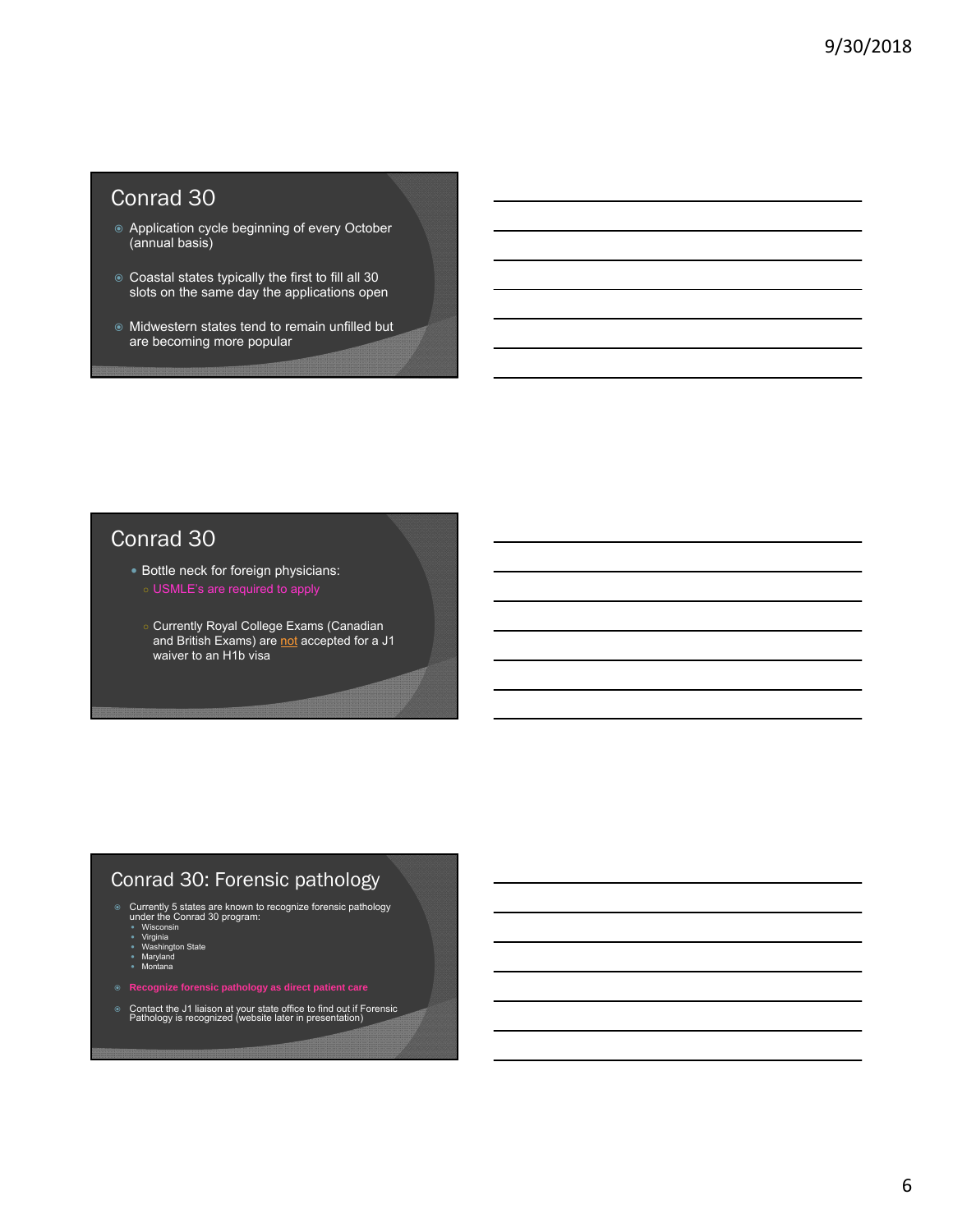## Conrad 30: Forensic pathology

- J1 waiver
	- The office must prove need for Forensic Pathology and have the State recognize it as a "waived" specialty and as direct patient care
	- Concept:
		-
		- Must prove that an American cannot fulfill this position<br>○ Advertisements/recruitment for at minimum 6 months +<br>a variety of advertisement methods (online, print, etc.)
		-
		- Labor certification (wage study) to ensure prevailing wage is paid to the physician



#### H1b visa

- **Three entry points**
- Limited term
- Dual intent
- ⊕ Cost
- Limitations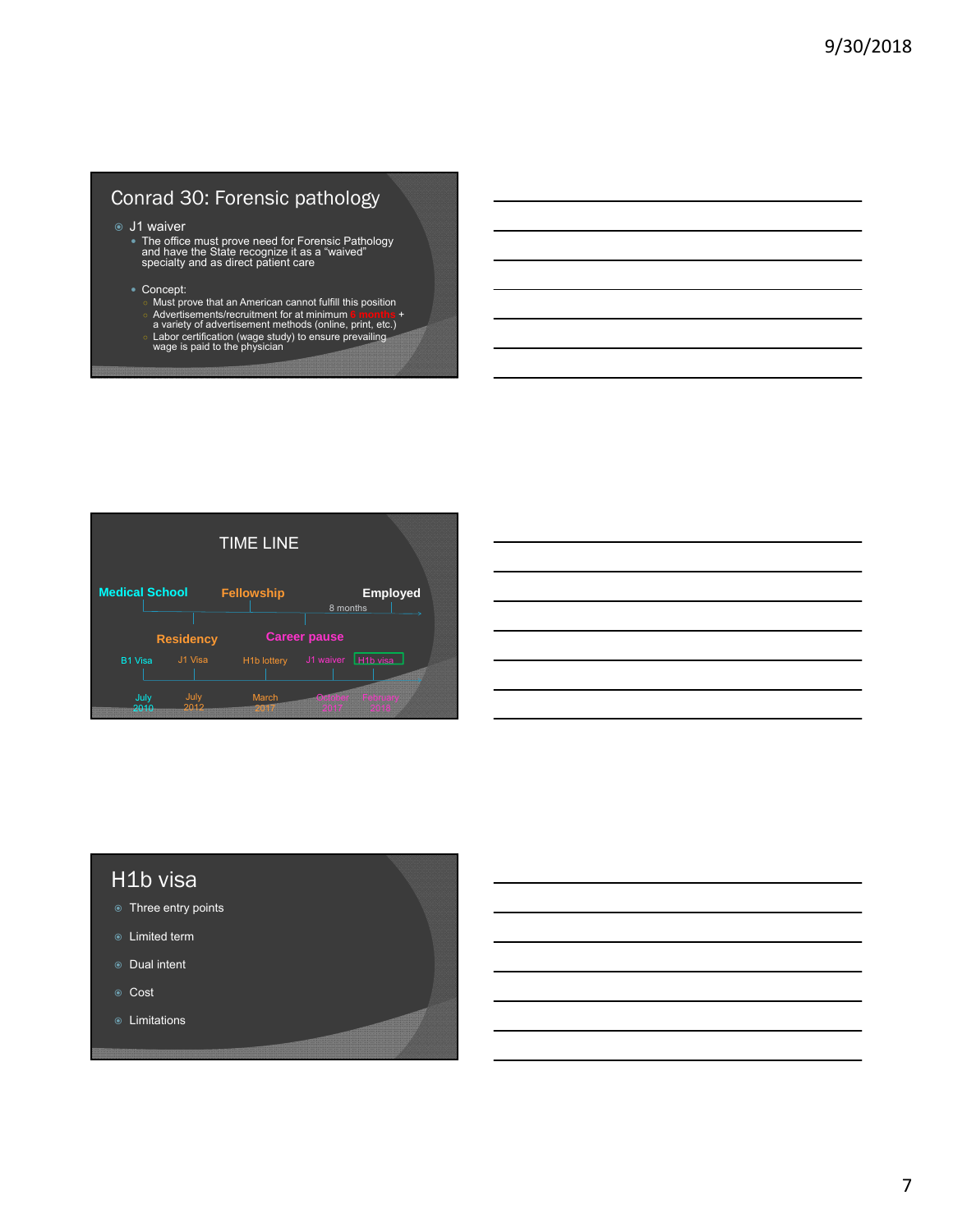# H1b visa: Entry points

- Some residency positions offer this to a foreign medical school graduate without the need for an initial J1 visa
- Obtained after the J1 waiver process
- Win the H1b visa lottery

# H1b: Limited term

- Medical Resident/Employee can remain in the USA for 6 years
- ◎ Pending status has been eliminated under current administration<br>○ Must return to home country if status is not changed to a green<br>○ Card status
- Initially granted 3 years with the ability to extend visa once for another 3 years
- Cost of an extension: \$460 plus optional premium processing fee (\$1,225)

# H1b Visa: Dual Intent

- Can choose to progress to a green card status
	- Through work sponsorship
	- Through marriage to a US citizen
- Can choose to go back to your home country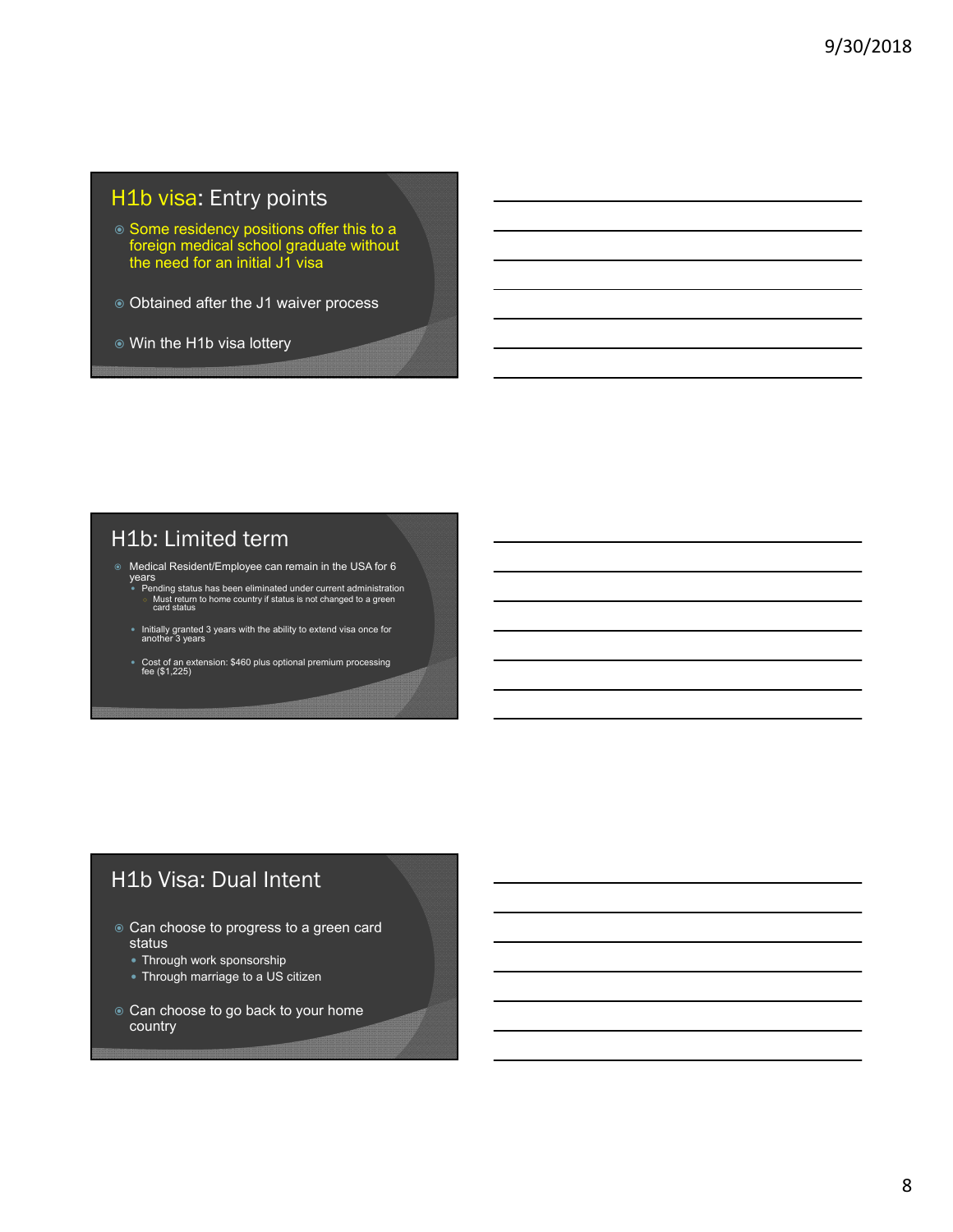# J1 to H1b: Cost

- J1 waiver to H1b (and eventual Green Card) status requires:
	- Time: paperwork with immigration (becomes streamlined with an immigration lawyer)
	-
	- Money: allocate between \$10-20,000 for the foreign<br>physician<br>○ Foreign physician may be able to pay for half of this cost<br>○ Unsuccessful H1b lottery fee is recouped

### H1b under waived status: Limits

- Employee can only be funded by the sponsoring office
	- Cannot engage in private consultation work or *directly* charge for expert witness fees, court preparation, depositions, etc.

#### Arrangement:

- The office is directly paid for the employee's testimony in another state/county
- Can be reimbursed for travel and food expenses

# Benefits to offices

- Can potentially harbor against the loss of NAME accreditation due to increased work loads and burn out
- Well rounded candidates with more than just forensic experience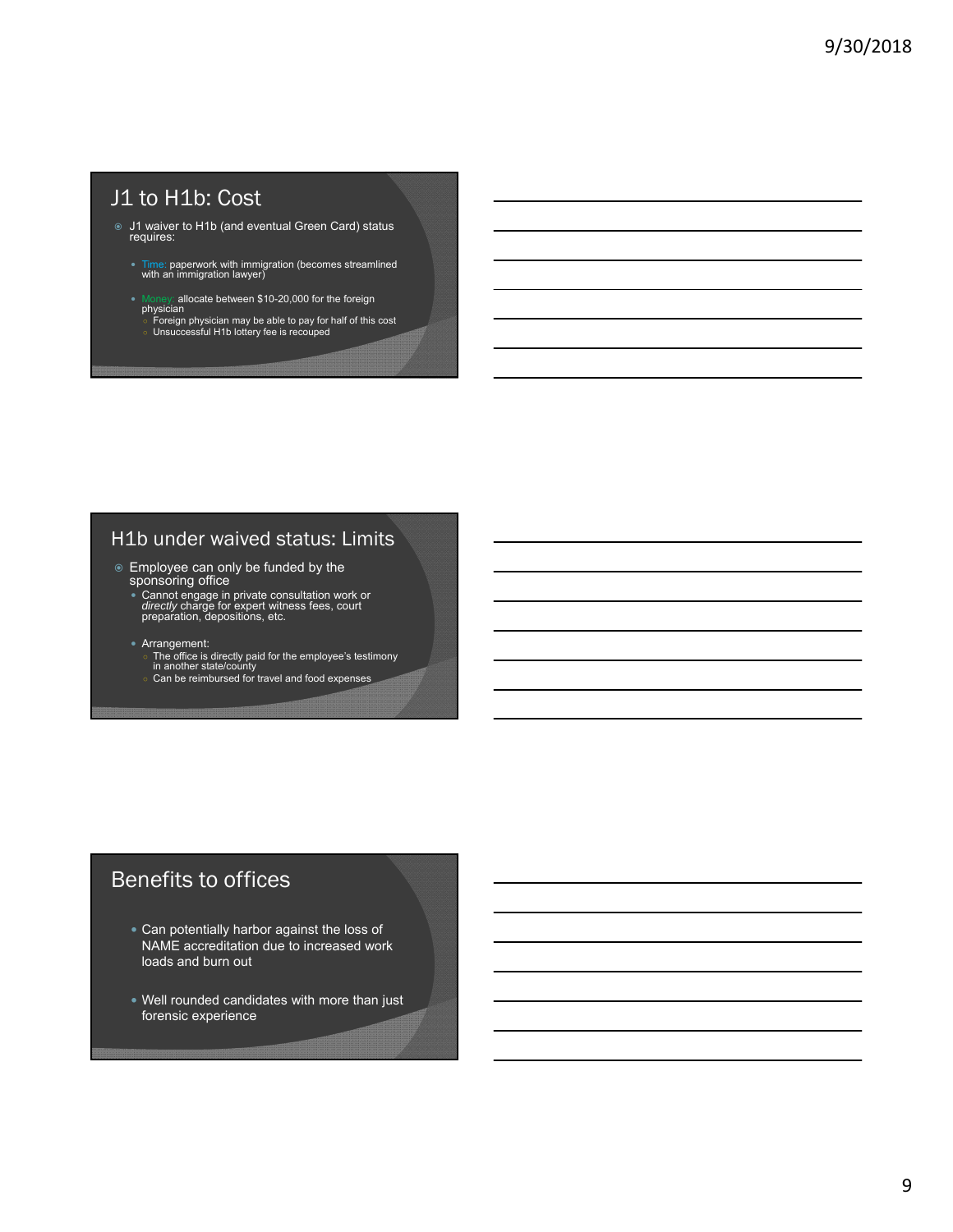# Benefits to the applicant

- Graduating Forensic Pathologists need a place to work once the market is saturated in Canada
	- J1 and H1b status offers the ability to attract skilled labor and long term retention

# My experience post fellowship

- Not every state recognizes a forensic
	-
	- pathologist in the Conrad 30 program:<br>○ 3 states waived at the time of application<br>○ Wisconsin and Maryland changed policies in the next<br>budgeting year (2017)<br>○ Specialty FLEX waiver (1 in 10 chance)
	- Career pause for 8 months
		- Cobra coverage, moving and storage fees, lawyer and<br>○ lmmigration fees, importing car fees (\$\$\$), skill atrophy,<br>○ Oss of experience<br>○ Staying with family and friends (USA, Canada)

| The Impact:                                                               |           |                                                                           |           |  |  |
|---------------------------------------------------------------------------|-----------|---------------------------------------------------------------------------|-----------|--|--|
| 2016 Pathway                                                              |           | 2018 Pathway                                                              |           |  |  |
| Consult an immigration lawyer (either<br>candidate or office)             | 1.4 weeks | Consult an immigration lawyer (either<br>candidate or office)             | 1.4 weeks |  |  |
| Interview and accept position                                             | 1.4 weeks | Interview and accept position                                             | 1.4 weeks |  |  |
| Forensic pathology recognition at the state<br>level for Conrad 30 waiver | 10 months | Forensic pathology recognition at the state<br>level for Conrad 30 waiver | 0 months  |  |  |
| Obtain .11 waiver                                                         | 2 months  | Obtain .11 waiver                                                         | 2 months  |  |  |
| Labor certification                                                       | 2 months  | Labor certification                                                       | 2 months  |  |  |
| Obtain H1b visa and begin working                                         | 2 months  | Obtain H1b visa and begin working                                         |           |  |  |
| <b>Total Time</b>                                                         | 18 months | Total Time                                                                |           |  |  |

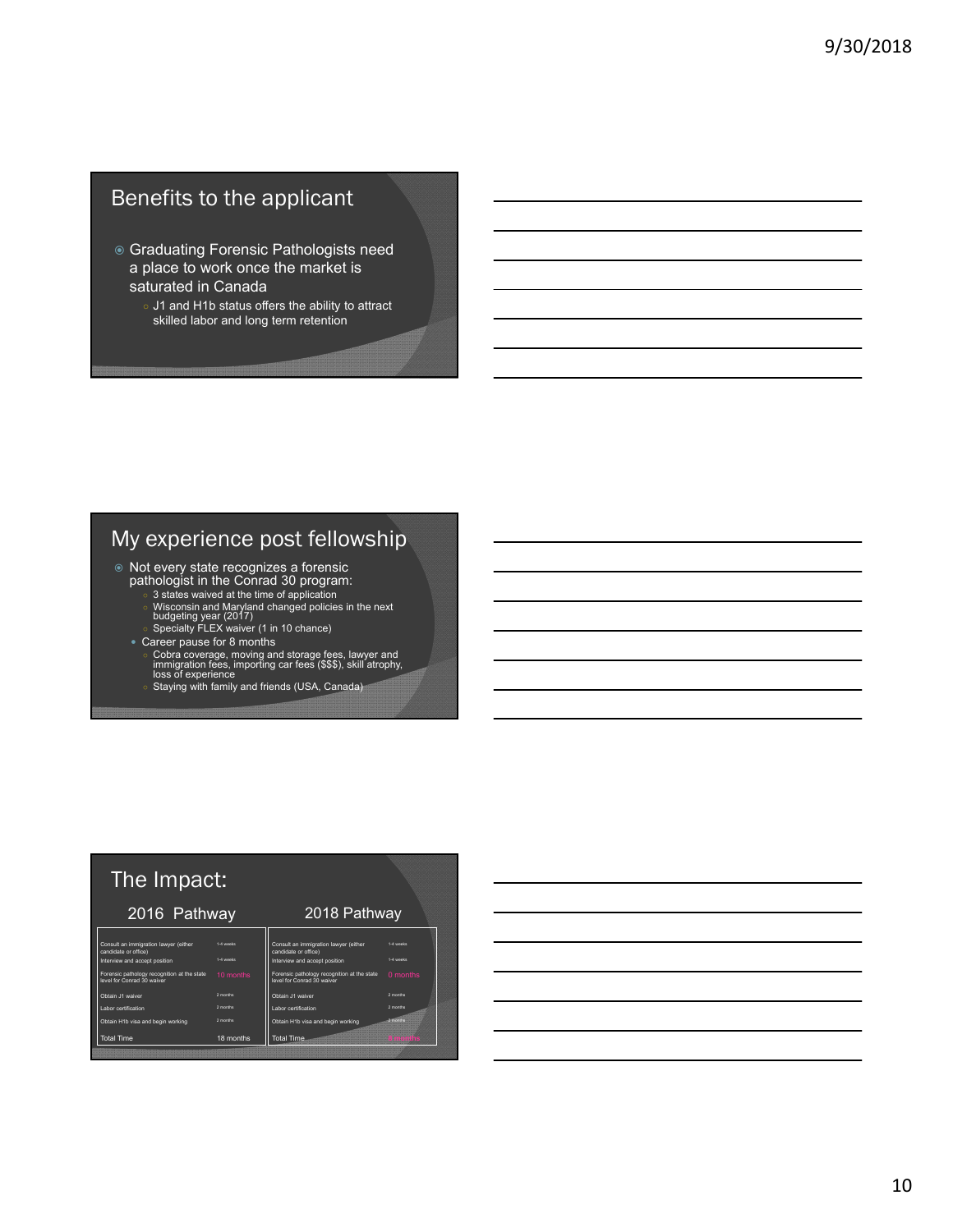

| <u> 1989 - Andrea Andrew Maria (h. 1989).</u>                                                                         |  |  |
|-----------------------------------------------------------------------------------------------------------------------|--|--|
| <u> 1989 - Johann Stoff, amerikansk politiker (d. 1989)</u>                                                           |  |  |
| <u> 1989 - Andrea Andrew Maria (h. 1989).</u>                                                                         |  |  |
| <u> 1989 - Johann Stoff, deutscher Stoff, der Stoff, der Stoff, der Stoff, der Stoff, der Stoff, der Stoff, der S</u> |  |  |
| <u> 1989 - Andrea Andrew Maria (h. 1989).</u>                                                                         |  |  |
| <u> 1989 - Andrea Andrew Maria (h. 1989).</u>                                                                         |  |  |
|                                                                                                                       |  |  |

# Changing tides at the state level

- $\circ$  Hope that more states recognize the need for forensic pathology and include us on the Conrad 30 waiver list
	- The most important step in acquiring a foreign forensic pathologist in your office is to have forensic pathology recognized as DIRECT PATIENT CARE

**Image references**:<br>https://commons.wikimedia.org/wiki/File:BLANK\_in\_North\_America\_(-mini\_map\_-rivers).svg

**References:**

https://www.canada.ca/en/health-canada/services/health-care-system/health-human-resources/statements-need-postgraduate-medical-training-united-states.html

https://j1visa.state.gov/

https://j1visawaiverrecommendation.state.gov/

https://www.uscis.gov/i-129

**https://www.3rnet.org/Members/J1-Visa-Contacts**

Siskind G. (2016) **The physician immigration handbook.** Alan House Publishing.